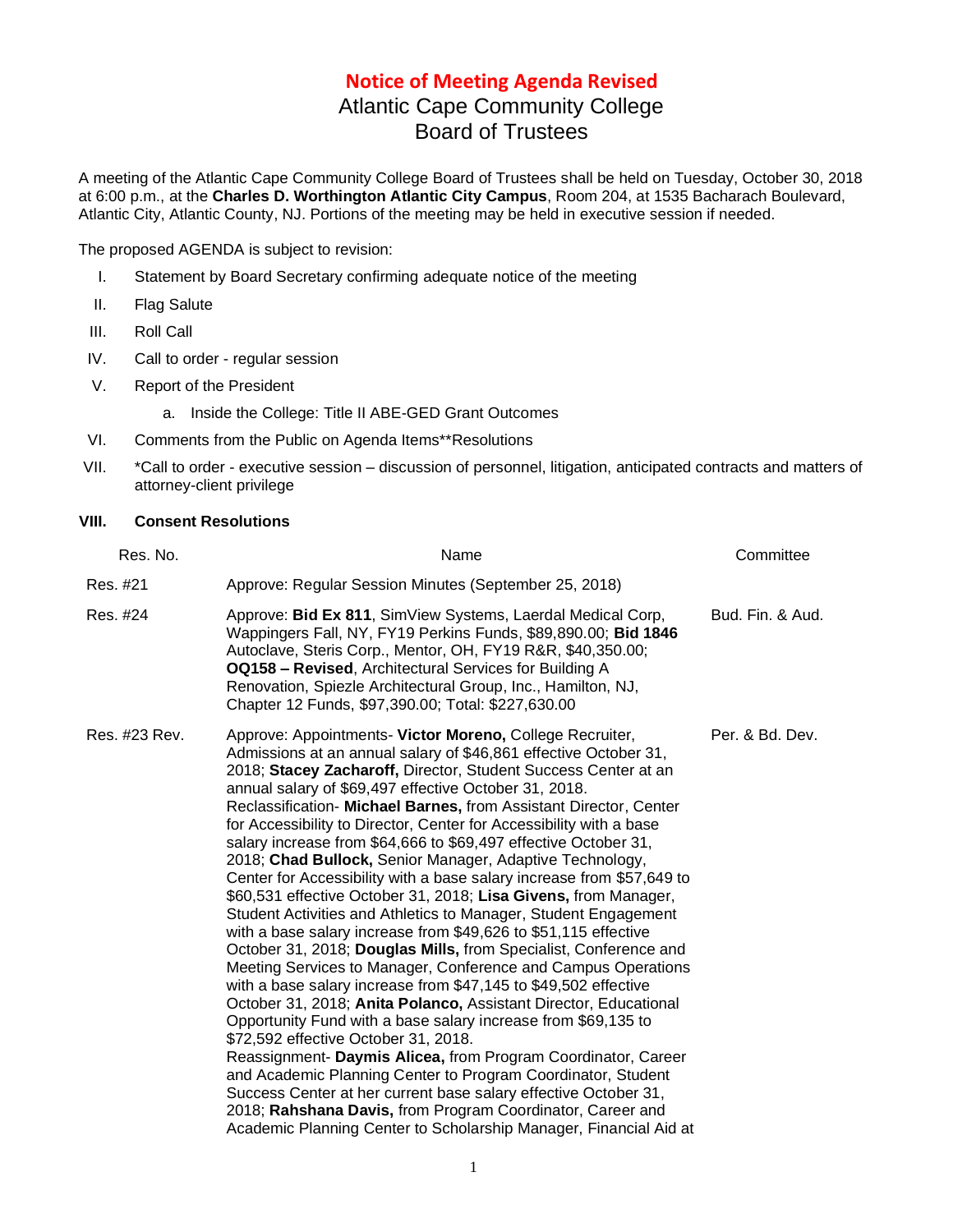|                                  | Res. No.             | Name                                                                                                                                                                                                                                                                                                                                                                                                                                                                                                                                                                                                                                                                                                                                                                                 | Committee        |
|----------------------------------|----------------------|--------------------------------------------------------------------------------------------------------------------------------------------------------------------------------------------------------------------------------------------------------------------------------------------------------------------------------------------------------------------------------------------------------------------------------------------------------------------------------------------------------------------------------------------------------------------------------------------------------------------------------------------------------------------------------------------------------------------------------------------------------------------------------------|------------------|
|                                  |                      | her current base salary effective November 8, 2018; Eric Stewart,<br>from Program Officer, Career and Academic Planning Center to<br>Program Coordinator, Student Success Center at his current base<br>salary effective October 31, 2018.<br>Title Change- Myrna Morales Keklak, from Division Chair, Nursing<br>and Allied Health to Division Chair, Nursing and Health Sciences at<br>her current base salary effective October 31, 2018; Nancy Porfido,<br>Director, Student Development and Judicial Officer to Director,<br>Student Engagement and Judicial Officer at her current base salary<br>effective October 31, 2018.<br>Resignation- Amanda McCullough, Social Media/Public Relations<br>Manager, Marketing and College Relations retroactive to October<br>12, 2018. |                  |
| Res. #27                         |                      | <b>Executive Session</b>                                                                                                                                                                                                                                                                                                                                                                                                                                                                                                                                                                                                                                                                                                                                                             |                  |
| IX.                              | <b>Budget Report</b> |                                                                                                                                                                                                                                                                                                                                                                                                                                                                                                                                                                                                                                                                                                                                                                                      |                  |
| <b>Regular Resolutions</b><br>Х. |                      |                                                                                                                                                                                                                                                                                                                                                                                                                                                                                                                                                                                                                                                                                                                                                                                      |                  |
|                                  | Res. No.             | Name                                                                                                                                                                                                                                                                                                                                                                                                                                                                                                                                                                                                                                                                                                                                                                                 | Committee        |
| Res. #2                          |                      | FY18 Draft Financial Statement for twelve months ended June 30,<br>2018 as of October 11, 2018.                                                                                                                                                                                                                                                                                                                                                                                                                                                                                                                                                                                                                                                                                      | Bud. Fin. & Aud. |
| Res. #22                         |                      | FY19 Financial Statement for three months ended September 30,<br>2018.                                                                                                                                                                                                                                                                                                                                                                                                                                                                                                                                                                                                                                                                                                               | Bud. Fin. & Aud. |
| Res. #25                         |                      | Approve: To accept a grant of \$250,000 from the New Jersey Higher<br>Education Student Assistance Authority and the Office of the<br>Secretary of Higher Education, in order to provide planning, outreach<br>and recruitment of students eligible under the Governor's Community<br>College Opportunity Grant Program (CCOG).                                                                                                                                                                                                                                                                                                                                                                                                                                                      | Bud. Fin. & Aud. |

| <b>Res. #23A</b> | Approve: Appointment- Carmen Cabrera, Assistant Director,        |
|------------------|------------------------------------------------------------------|
|                  | Admissions at an annual salary of \$64,592 effective October 31, |
|                  | 2018.                                                            |

- Res. #26 Retirement: Mr. Douglas Hedges, Chief Information Officer, since May 1, 1995, effective December 31, 2018.
- **Res. #28** Honorary: To extend to Ms. Leslie White-Coursey its appreciation for her service to the Board, the College, and its students.
- XI. Committee Reports: Discussion/Questions
	- a. P&BD- Cunningham Ruiz Bill
- XII. Report of the Atlantic Cape Foundation
- XIII. Report of the NJ Council of County Colleges
- XIV. Other Business
- XV. Comments from the Public
- XVI. Adjournment

**\***Matters may be discussed in a trustee session closed to the public

**\*\***Formal action may be taken by trustees